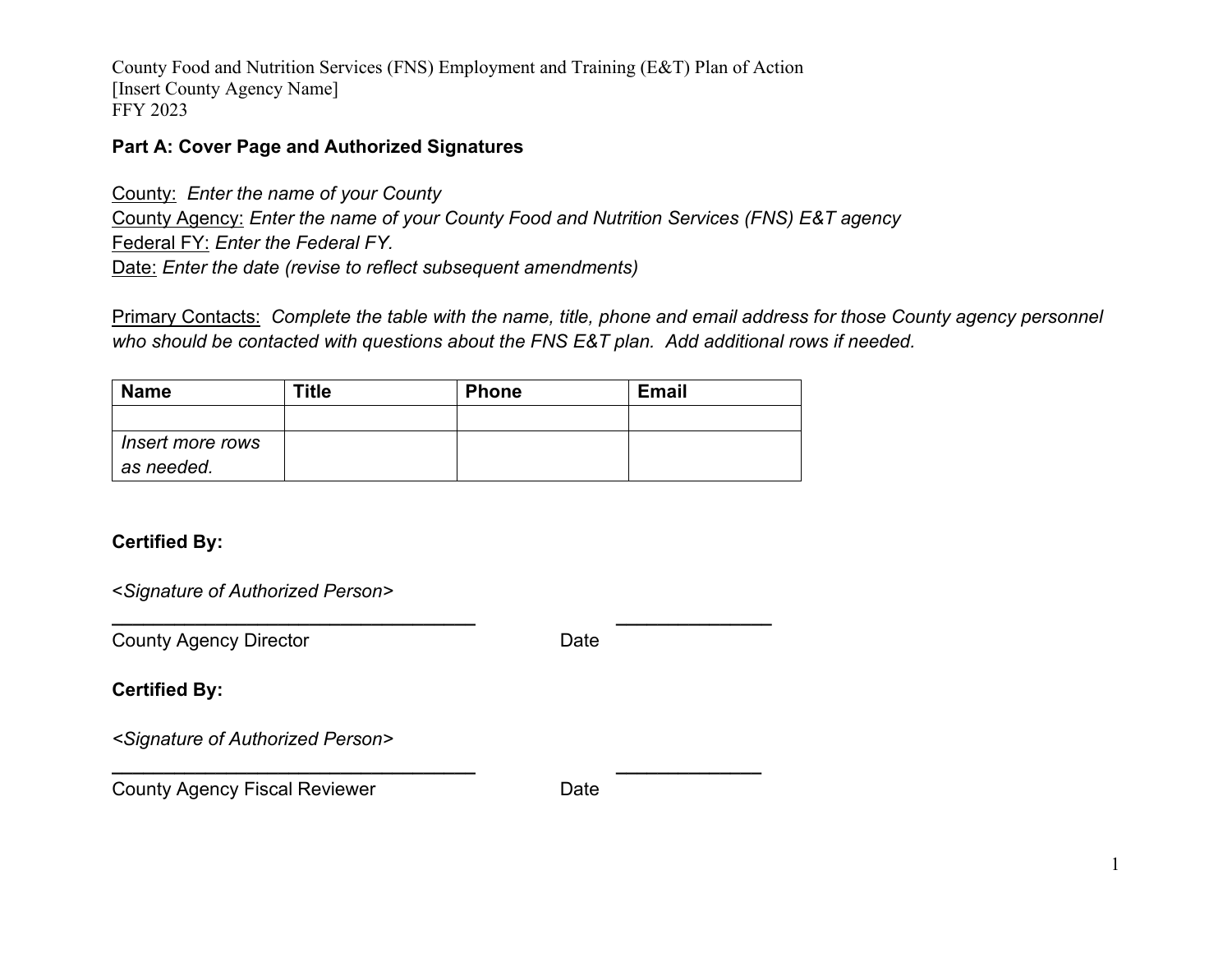<span id="page-1-0"></span>

| County Employment and Training (E&T) Plan of Action |  |
|-----------------------------------------------------|--|
| [Insert County Agency Name]                         |  |
| <b>FFY 2023</b>                                     |  |
| <b>Table of Contents</b>                            |  |
|                                                     |  |
|                                                     |  |
|                                                     |  |
|                                                     |  |
|                                                     |  |
|                                                     |  |
|                                                     |  |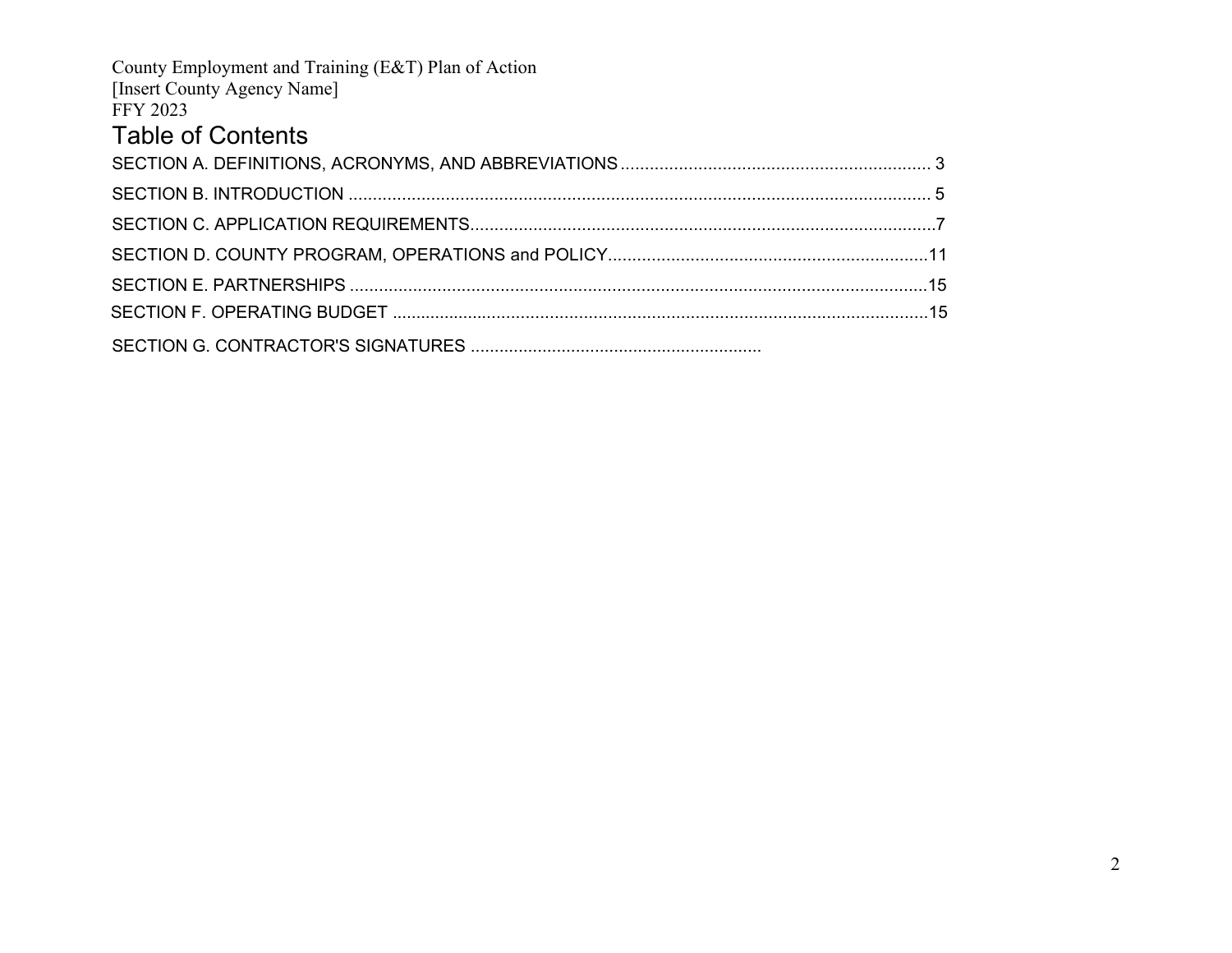### **Definitions, Acronyms, and Abbreviations**

- Able-Bodied Adult Without Dependents (ABAWD) An ABAWD is an Able-Bodied Adult between ages 18 and 49 who receive SNAP benefits without child/ren in the FNS household and does not meet any other exemptions. Local DSS staff determines if a person is deemed an ABAWD.
- **Adult Basic Education (ABE)**
- **Applicants** Applicants refers to the organizations applying for FNS E&T funding in the RFA.
- **Code of Federal Regulations (CFR)**
- **Community Based Organization (CBO)**
- **Community College (CC)**
- **Component** Specific allowable services offered for the FNS E&T program
- **Contractor** The person or company that undertakes a contract to provide materials or labor to perform a service or do a job.
- **Employment & Training (E&T)**
- **English as a Second Language (ESL)**
- **Federal Fiscal Year (FFY**) The Federal Fiscal Year runs from October 1 through September 30.
- **Food and Nutrition Act of 2008 (The Act)**
- **Food and Nutrition Services benefits (FNS)**  North Carolina DHHS DSS SNAP benefits.
- **Full Time Equivalent (FTE)**
- **General Education Diploma (GED)**
- **Local County Department of Social Services (DSS)**
- **Office of Management and Budget (OMB)**
- **Recipients Recipients refers to people who are currently receiving SNAP benefits under North Carolina's Food & Nutrition Services program.**
- **Supplemental Nutrition Assistance Program (SNAP)**  Food nutrition benefits; Previously known as the food stamp program.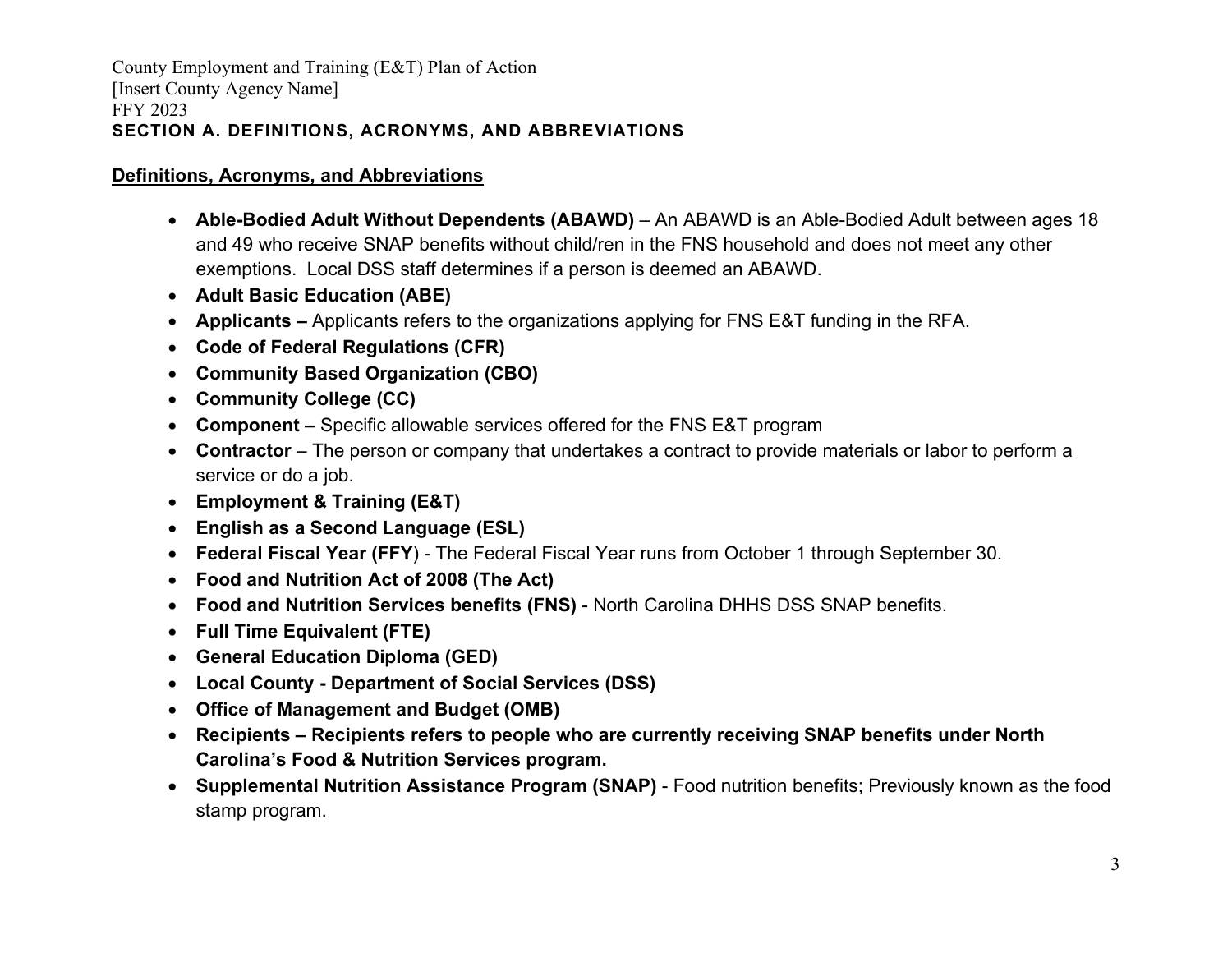- **Temporary Assistance for Needy Families (TANF, also known as Work First)**
- **United States Department of Agriculture, Food Nutrition Services (USDA FNS)**  Federal agency that administers the SNAP program.
- **Workforce Investment and Opportunity Act (WIOA)** Includes job training services that are developed, managed, and administered by State agencies, local governments, and the business community. Activities include basic skills training (GED, literacy), occupational skills training, on–the–job training, work experience, job search assistance, and basic readjustment services.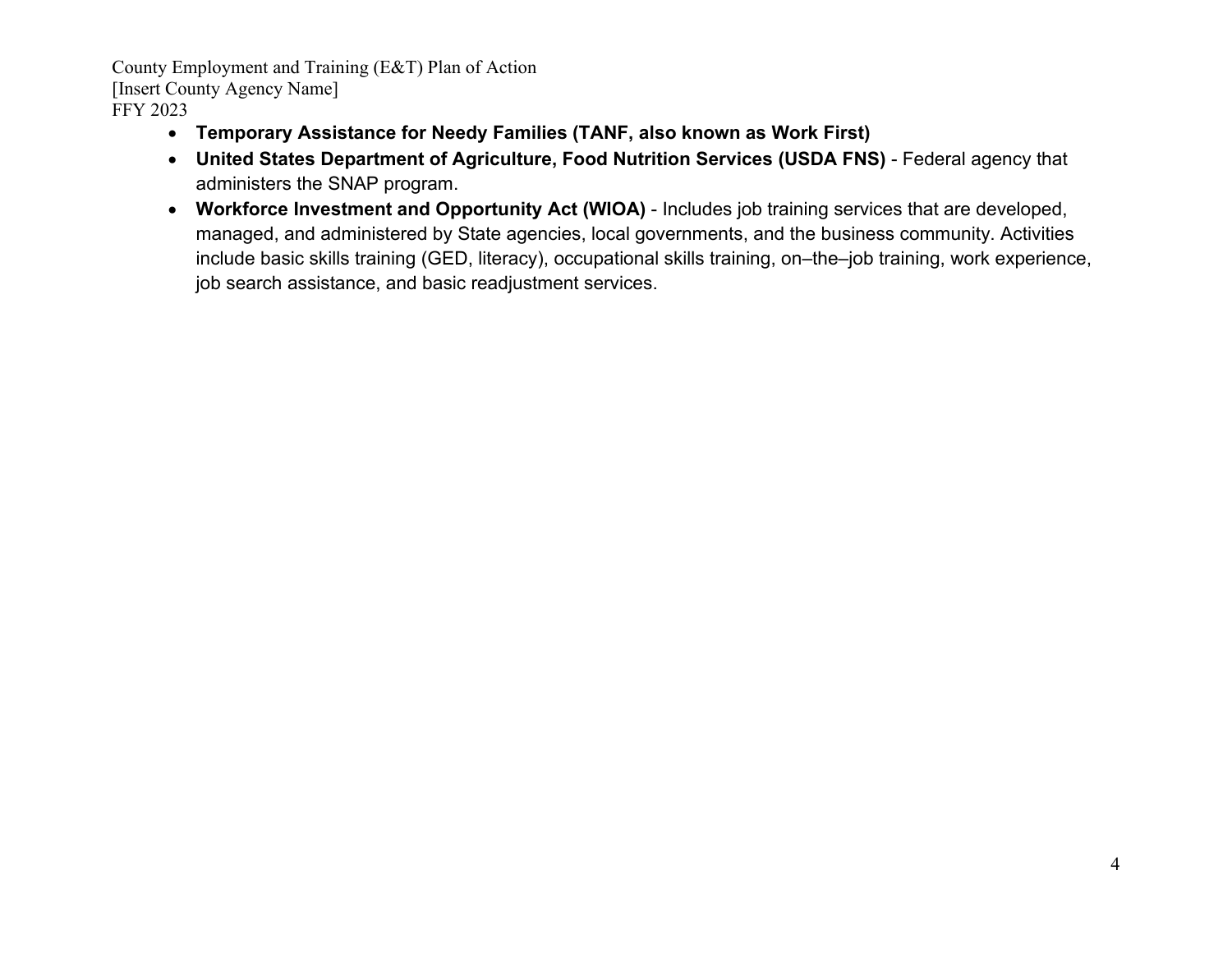### <span id="page-4-0"></span>**1. Introduction**

In 1987, Congress established the Food Stamp Employment and Training (E&T) Program to assist able-bodied, food stamp recipients in obtaining employment. The food stamp program is now nationally known as the Supplemental Nutrition Assistance Program (SNAP). North Carolina's SNAP is known as Food and Nutrition Services (FNS).

The FNS E&T program helps FNS participants gain skills and find work that moves them forward to self-sufficiency. Through FNS E&T, FNS participants have access to training and support services to help them enter or advance in the workforce. These programs also help to reduce barriers to work by providing support services – such as transportation and childcare – as participants prepare for and obtain employment. Each state is required to operate a FNS E&T program and receives federal funding annually to operate and administer the program.

### **2. Purpose**

The North Carolina Department of Health and Human Services ("NCDHHS" or "Department") is soliciting applications for organizations to provide job-driven, skills-based training to eligible FNS recipients that leads to gainful employment.

#### 3. **Background**

The FNS E&T program is part of the national SNAP program, administered by the United States Department of Agriculture (USDA) FNS. NCDHHS is the state agency that oversees the FNS E&T Program and is responsible for implementing the policies. Local county departments of social services (DSS) conduct activities directly related to recipients. E&T partners are agencies that contract directly with the Department to operate any portion of the E&T program.

Program participation is not mandatory and is administered via community-based and community college partnerships that are developed on a voluntary basis. The fiscal portion of the partnerships are required to comply with the Code of Federal Regulations (CFR) Title 2 Part 200.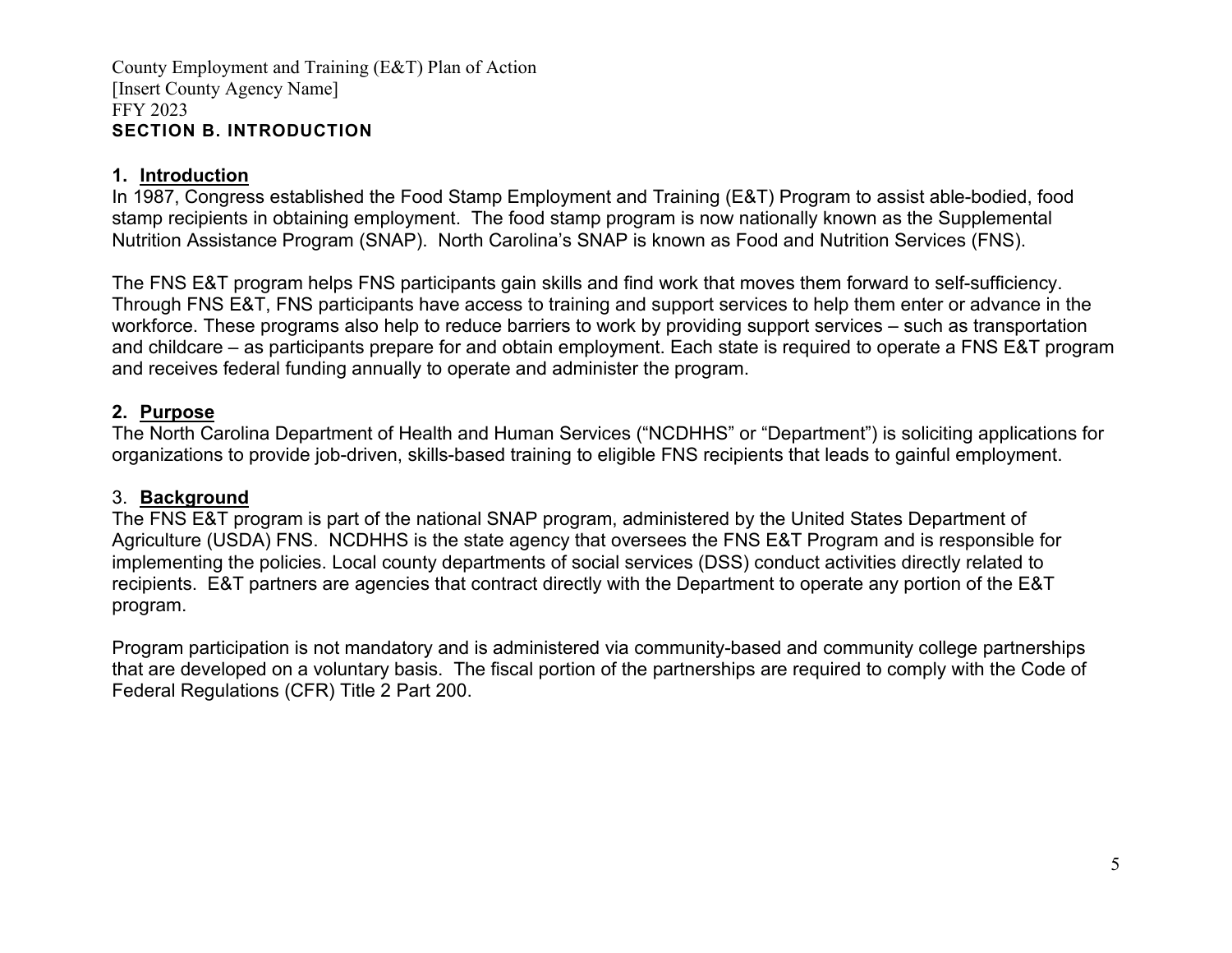### **4. Funding Source, Award Amounts, and Grant Term**

- Individual agencies may only submit ONE application.
- **Applicants must provide a 50% match using non-federal funds.** The Department will pass-through the 50% Federal reimbursement funds to the applicant on a cost-reimbursement basis. No up-front or advance payments will be provided.
- The grant cycle will be for one year beginning October 1, 2022 through September 30, 2023. Contract renewal will be required annually and will be based on the availability of funding, contractor performance and contractual compliance. No carry over of unexpended funds is allowed from one federal fiscal year to another.
- Applicants must comply with cost parity and non-supplanting of funding requirements in accordance with USDA guidelines. Federal funds must not be used to supplant non-federal funds being used for existing services and activities.
- **Indirect Costs:** Selected organizations may request up to 10% in indirect costs on the modified total direct costs (unless the applicant has a current federally negotiated indirect cost rate). The approved federally negotiated indirect cost rate letter must be submitted with the application. These costs are included as part of the total amount awarded.
- **Allowable costs:** Allowable costs must be necessary and reasonable to provide the services. For more information about allowable costs, please see the 2 CFR Part 200 Subpart E - Uniform Administrative Requirements, Cost Principles, and Audit Requirements for Federal Awards [\(https://www.ecfr.gov/current/title-](https://www.ecfr.gov/current/title-2/subtitle-A/chapter-II/part-200/subpart-E)[2/subtitle-A/chapter-II/part-200/subpart-E\)](https://www.ecfr.gov/current/title-2/subtitle-A/chapter-II/part-200/subpart-E). A cost is reasonable if, in its nature and amount, it does not exceed that which a prudent person would pay under the circumstances prevailing at the time the decision was made to incur this cost. Necessary costs are incurred to carry out essential functions, cannot be avoided without adversely affecting program operation, and do not duplicate existing efforts. E&T funds may not be used for FNS eligibility determination, sanction activities, recipient wages, or meals eaten away from home.

If a service is offered at no cost to non-E&T recipients and it is not allocated to any other grant, an applicant cannot charge the E&T program for this service. For example, a YMCA center has a computer lab open to the public at no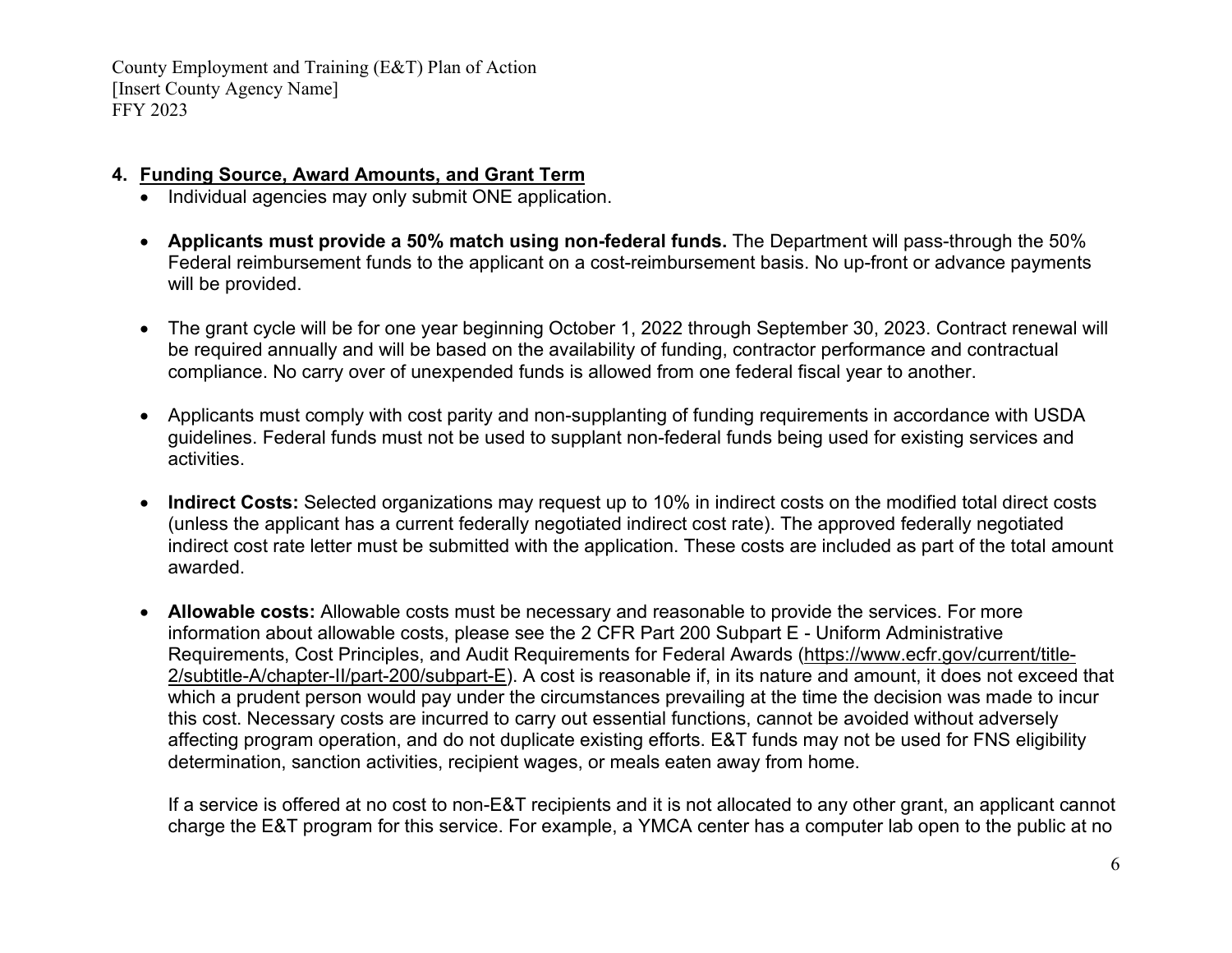[Insert County Agency Name]

FFY 2023

charge. The YMCA does not cost allocate the operating expenses of this lab to any grant. If an FNS E&T recipient uses this computer lab, the YMCA cannot charge the E&T program because no one else is charged for lab use. The services provided by an E&T applicant are reimbursable if the cost of these services is allowable and consistently charged to the general public or to other grants.

## <span id="page-6-0"></span>SECTION C. APPLICATION REQUIREMENTS

# **1. Applicant Eligibility Requirements**

- A County DSS agency that is interested in participating in the FNS E&T program must meet the following requirements:Provide a non-federal 50% match which includes funding for recipient expenses
- **Note:** All subcontractors must be approved by NCDHHS. Applicants who propose to subcontract services must describe the services to be provided by the subcontractor. Services performed by the contractor shall not be duplicative of services performed by the subcontractor.

# **2. Scope of Work**

Annually, the FNS E&T Program is awarded an allotment of federal funds to administer the program. FNS E&T funds are used to assist FNS recipients aged 16 and older, with a desire to work, in finding employment and/or education and training opportunities that lead to sustainable employment. All non-exempt FNS recipients must register to work. These work requirements can be found at: [https://www.fns.usda.gov/snap/work-requirements.](https://www.fns.usda.gov/snap/work-requirements) The E&T Program must include at least one of the following specific services or components:

## *Non-Education, Non-Work Components*

- $\circ$  Supervised Job Search Training strives to enhance job readiness skills by providing instruction in job seeking techniques. It may consist of job skills assessments, job placement services, or other direct training or support activities. Other activities may include resume writing workshops and learning to use online job search tools.
- $\circ$  Job Retention Services provide support services for up to 90 days to recipients who have secured employment. Only recipients who have received other employment/ training services under the E&T program are eligible for job retention services. Job retention reimbursements must be reasonable and necessary and can include clothing required for the job, equipment or tools required for a job, relocation expenses, transportation and child care.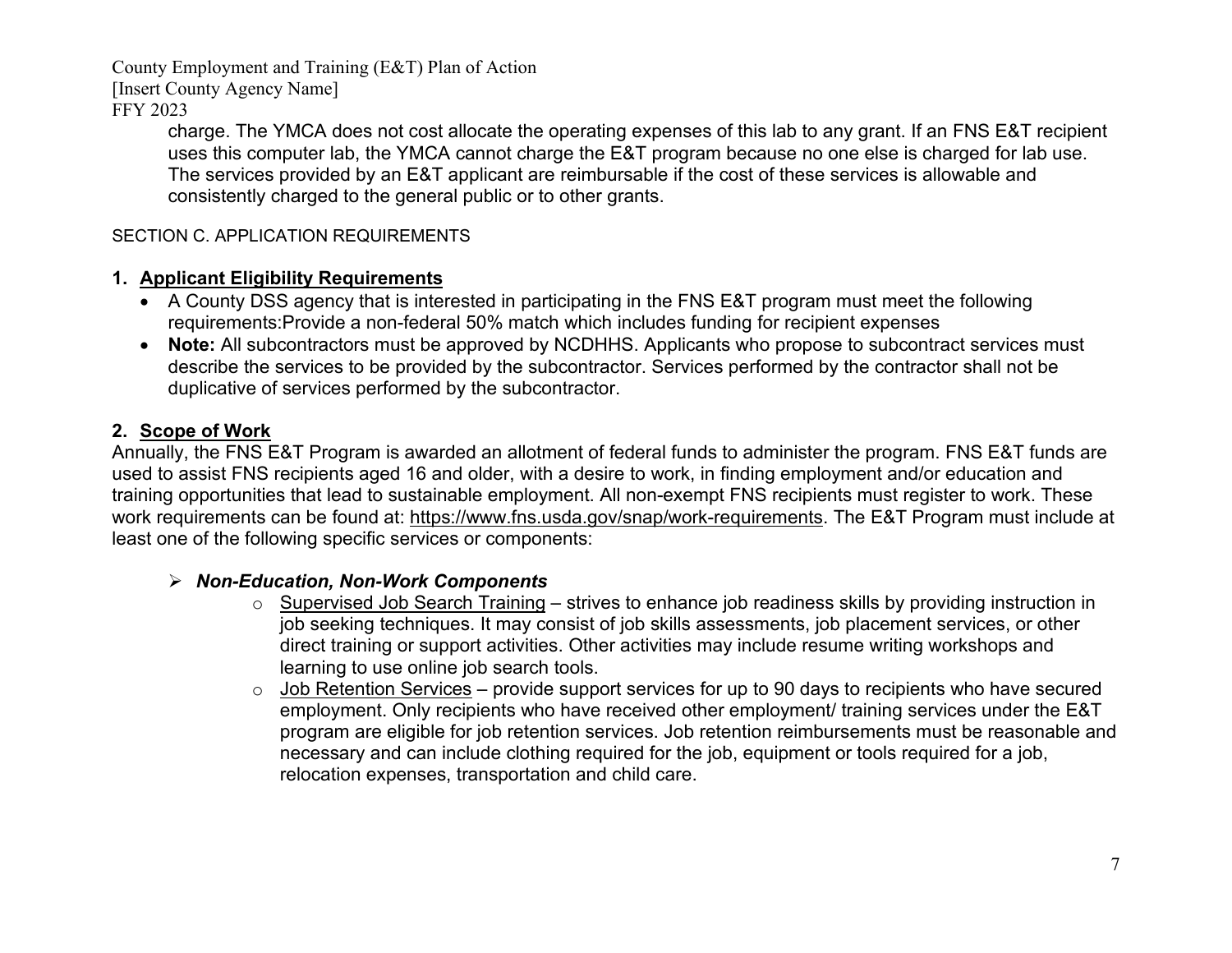[Insert County Agency Name]

FFY 2023

## *Education Components*

- o Basic Education and/or Foundational Skills Instruction (includes High School Equivalency programs)
- o Career and/or Technical Education Programs or Other Vocational Training
- o GED preparation
- o English as a second language classes

## *Work Components*

- $\circ$  Self-Employment Programs help teach recipients how to design and operate a small business or another self–employment venture.
- o Pre-Apprenticeships, Apprenticeships, and/or Internship Programs
- o Work Experience involves actual work experience and/or on-the-job-training. Placements can be with private, for-profit companies, in contrast to the workfare component.
- o Workforce Investment and Opportunity Act (WIOA) includes job training services that are developed, managed, and administered by State agencies, local governments, and the business community under the WIOA. Activities include basic skills training (GED, literacy), occupational skills training, on– the–job training, work experience, job search assistance, and basic readjustment services.
- o Note: Approved educational components must establish a direct link to job readiness. E&T funds can be used to pay for tuition and mandatory school fees charged to the general public. *E&T funds cannot be used to pay for State or local education entitlements.* Vocational Training courses can be included as part of the E&T education component. These training programs improve the employability of recipients by providing training in a skill or trade, thereby allowing the recipient to move directly and promptly into employment. Acceptable vocational training programs should have a direct link to the local job market. Vocational training, books, uniforms, and other expenses that are reasonable and necessary can be paid directly for participation in the vocational training component.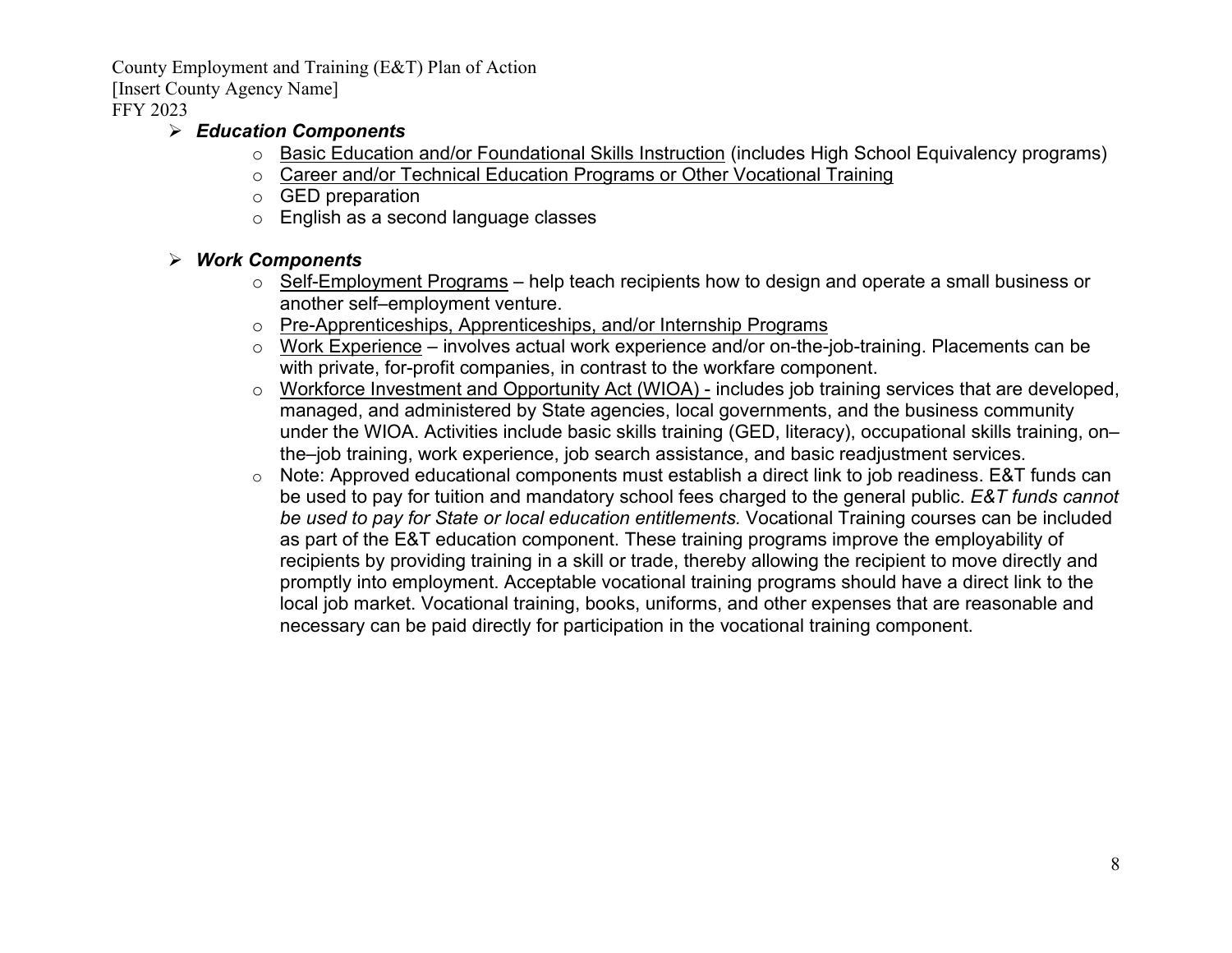#### **3. Programmatic Requirements:**

Successful applicants will have the following expectations:

- a. **E&T ACTIVITIES.** The applicant must offer appropriate and allowable E&T activities or have the ability to create new activities for FNS E&T participants.
- b. **ASSESSMENT.** FNS recipients must be assessed prior to placement in an E&T component. Assessment should include an in-depth evaluation of employability skills coupled with counseling on how and where to search for employment. This assessment can be done by an E&T counselor, case manager, or an E&T service provider.
- c. **CHECK FOR FNS ELIGIBILITY.** E&T participants must be an FNS recipient to receive E&T services. DSS agency will work with their E&T partners to ensure participants received FNS benefits in the month of E&T participation.
- d. **CHECK FOR TEMPORARY ASSISTANCE FOR NEEDY FAMILIES (TANF) PARTICIPATION.** Before placement in a component, local DSS agencies will ensure that the E&T participant is not a TANF Employment (Work First Employment) recipient. E&T funds cannot be used to serve TANF Employment recipients.
- e. **PLACEMENT.** After screening and assessment, an E&T participant is placed in a component. Activity placements must be appropriate for the individual's skill level, experience, and career goals.
- f. **PARTICIPATION TRACKING.** E&T participation must be reported through the NCWorks Geosol system. The level of participation by the FNS recipient depends on the component, and satisfactory compliance is defined by the Department.
- g. **FAILURE TO COMPLY PROCEDURES**. Ensure that recipients do not receive sanctions or penalties for failure to comply with an E&T program.
- h. **RECIPIENT REIMBURSEMENTS.** E&T recipients must be reimbursed for reasonable and necessary expenses directly related to participation in the E&T component as provided in Appendix 1.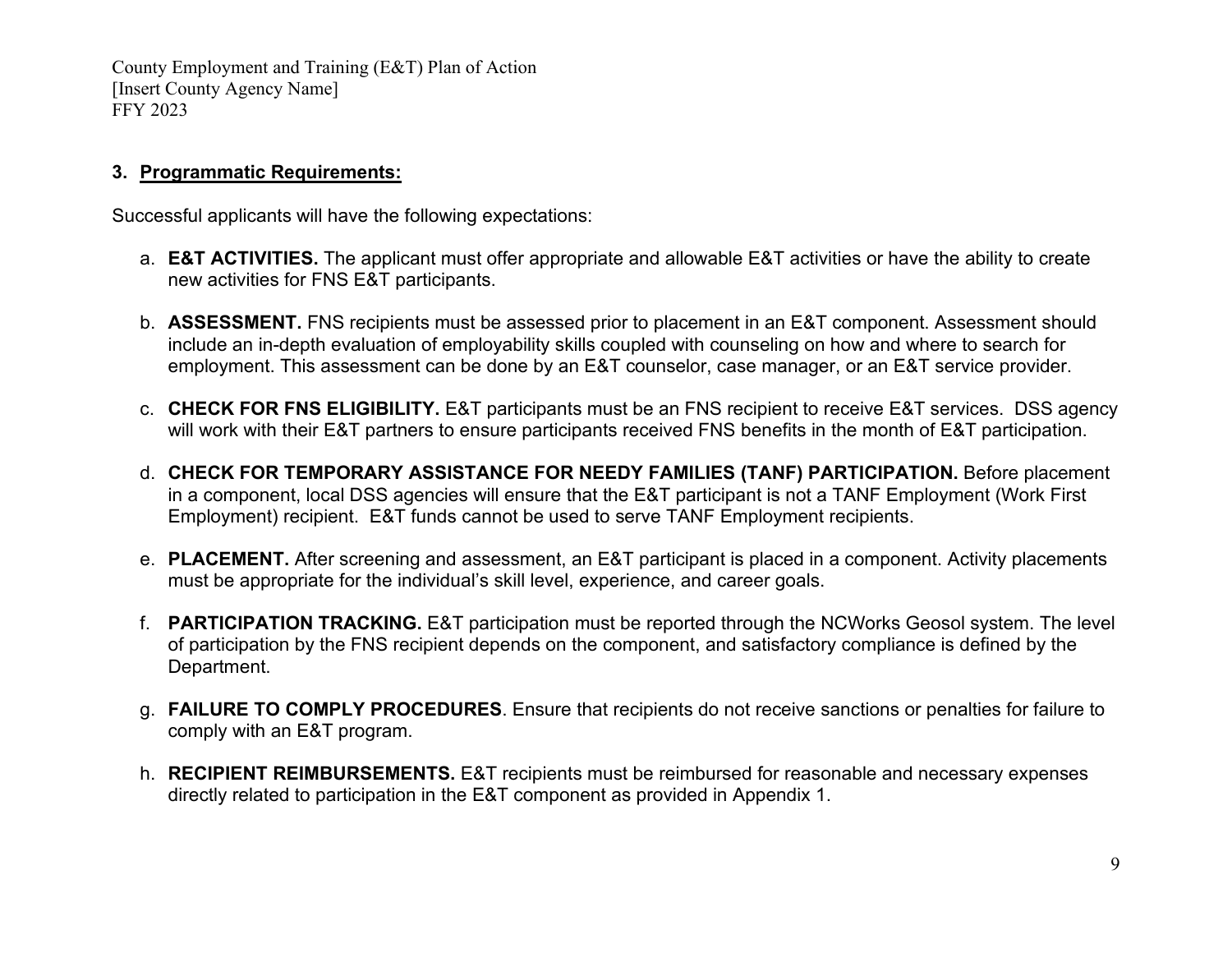[Insert County Agency Name]

FFY 2023

- i. **SUPPORT SERVICES.** The applicant shall provide support services. Support services may include case management, early intervention, career counseling, recipient reimbursements, referrals to additional programs and services.
- **MONITORING PARTICIPATION.** The applicant must monitor the participation of FNS E&T clients in the NCWorks Geosol system. This is important for State agency reporting to FNS and for the State agency to evaluate performance measures.
- k. **FEDERAL GRANT REQUIREMENTS.** The applicant must have the ability to manage and track Federal grant funds and guarantee that the source of matching funds is non-Federal and allowable.
- l. **COST ALLOCATION.** The applicant shall have the ability to allocate costs to between local, State and Federal grants. The applicant must provide a cost allocation plan and charge all grants consistently.
- m. **STAFF TIME.** The applicant shall have the capacity to track and invoice for staff time spent on the E&T program. The applicant must keep time records in order to bill for its staff.
- n. **RECORD RETENTION.** The applicant must have a records and retention policy and have the capacity to store records (digital storage is acceptable) for audits and reviews.
- o. **PERFORMANCE MEASURES.** E&T providers must meet 100% of their goals proposed and submitted in their application. Failure to meet these proposed goals may jeopardize continued funding. These goals (i.e., activities) must be reflected in the NCWorks Geosol system within three (3) business days of the activity start date.
- p. **CASE MANAGEMENT.** The USDA regulations require that all FNS E&T participants receive case management services which is defined as a set of services to guide and support E&T participants as they engage with an E&T program. Case management services can include, but are not limited to, comprehensive intake assessments, individualized service plans, progress monitoring, or coordination with service providers. All E&T participants must receive case management services and at least one (1) E&T component.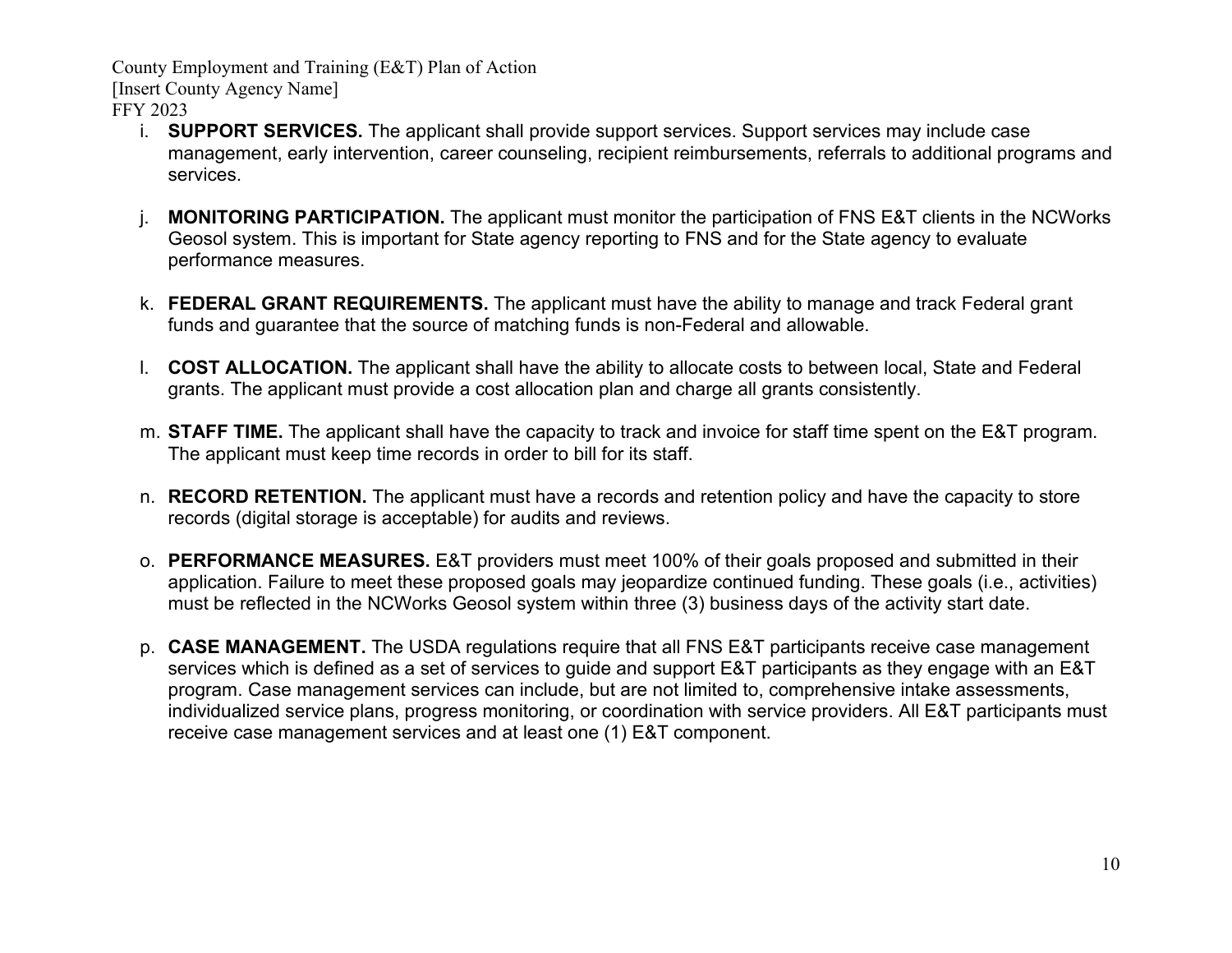*Provide narratives in each of the areas below.* 

| <b>County E&amp;T Program, Operations and Policy Overview</b> |                                                                                                                                                                                                                                     |  |  |
|---------------------------------------------------------------|-------------------------------------------------------------------------------------------------------------------------------------------------------------------------------------------------------------------------------------|--|--|
| <b>Summary of the FNS E&amp;T Program</b>                     |                                                                                                                                                                                                                                     |  |  |
| <b>Program Changes for FFY2023</b>                            | Indicate "N/A" if your county has not previously operated an E&T<br>Program.                                                                                                                                                        |  |  |
| <b>Workforce Development System</b>                           | Please describe your interaction with your local workforce development<br>systems (e.g., WIOA, Wagner-Peyser, etc.). This includes any Workforce<br>Development Boards your county may work with to administer your E&T<br>Program. |  |  |
| <b>Other Employment Programs</b>                              | If applicable, please describe any other employment programs your<br>county may work with to administer your E&T Program.                                                                                                           |  |  |
| <b>Special Populations</b>                                    | Please describe any specific populations your county intends to serve in<br>its E&T Program. Some examples would be the homeless, veterans,<br>justice involved populations, zero benefit households, etc.                          |  |  |
| <b>Screening and Referral Process</b>                         | Please describe the screening and referral process your county will use<br>for both direct referrals and reverse referral requests.                                                                                                 |  |  |
| <b>NCWorks Geosol process</b>                                 | Please describe the role your county and your E&T partners will play in<br>entering data into the NCWorks Geosol system.                                                                                                            |  |  |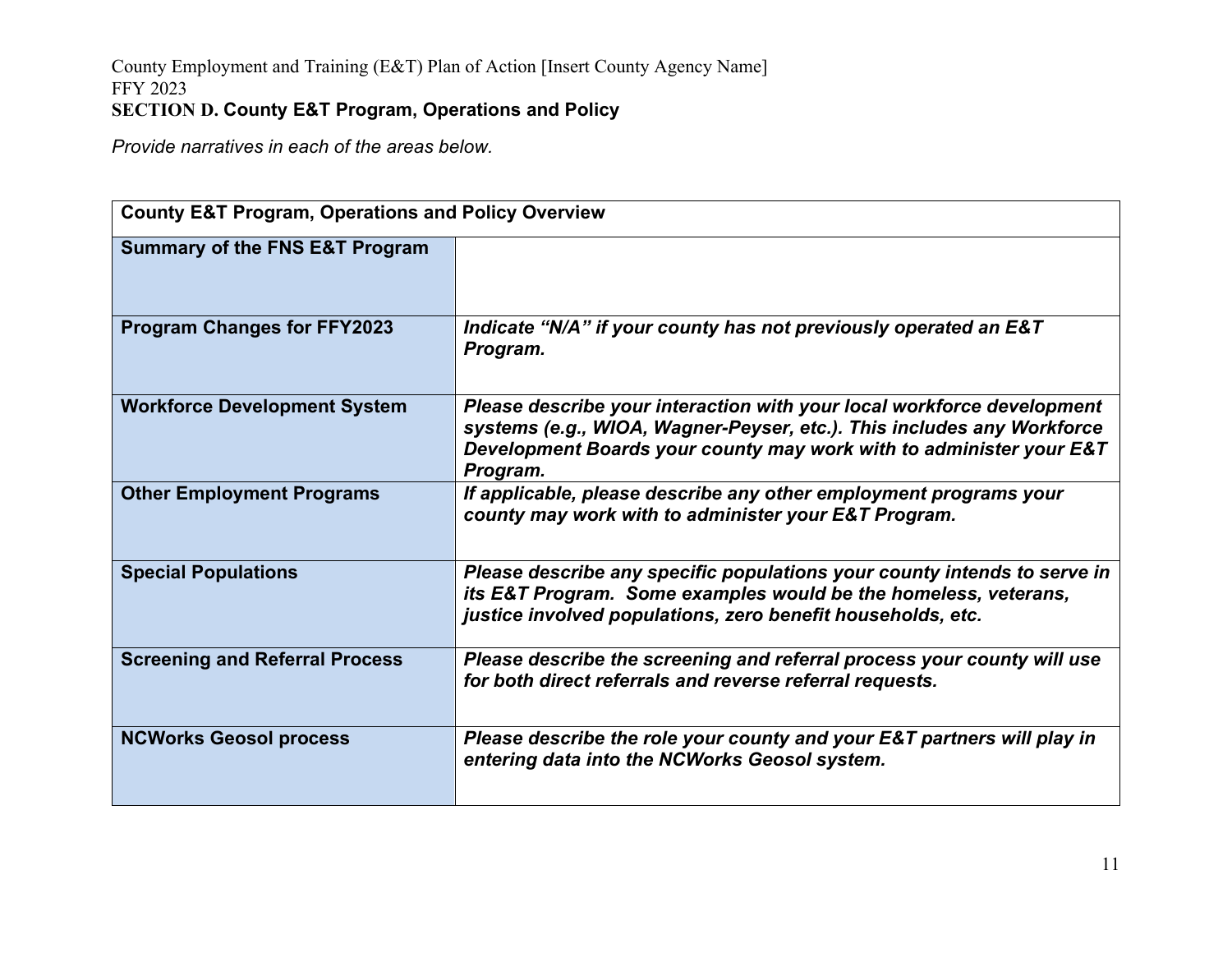County Employment and Training (E&T) Plan of Action [Insert County Agency Name] FFY 2023 **County E&T Program, Operations and Policy Overview Participant Reimbursements** *Please describe what reimbursements your county offers to FNS E&T recipients, if applicable* 

## **Please complete the following E&T Component Table:**

| <b>Activity</b><br>Code | <b>Activity Title</b>                                              | <b>Description</b>                                                                                                                                                                                                                                                                                                                                                                                | <b>Anticipated number</b><br>of participants to be<br>served during FFY 23 |
|-------------------------|--------------------------------------------------------------------|---------------------------------------------------------------------------------------------------------------------------------------------------------------------------------------------------------------------------------------------------------------------------------------------------------------------------------------------------------------------------------------------------|----------------------------------------------------------------------------|
| S <sub>01</sub>         | <b>E&amp;T Orientation/</b><br>Pre-Enrollment<br><b>Activities</b> | Attendance in private or group program information session to<br>individuals who have been referred to or who are inquiring about the<br>program. Activities include making an explanation of the program and<br>exploring with the individual the appropriateness of participation.                                                                                                              |                                                                            |
| S <sub>02</sub>         | <b>E&amp;T Assessment</b>                                          | Activities to collect information about a client to evaluate the client's<br>potential and suitability for FNS E&T participation. Activities include<br>analyzing the client's work history, educational background, etc. and<br>identifying barriers, strengths and supportive services needed.                                                                                                  |                                                                            |
| S <sub>0</sub> 3        | E&T Case<br>Management                                             | Services provided to the individual exploring his current readiness or<br>potential for employment and to assess the feasibility of seeking<br>training or employment in relation to the total needs of the family.<br>Activities also include follow-up counseling and services while the<br>individual is eligible. This service must be provided in conjunction<br>with another E&T component. |                                                                            |
| S <sub>04</sub>         | <b>E&amp;T Supportive</b><br><b>Services</b>                       | Payments, reimbursements, and services provided to individuals for<br>reasonable, necessary, and approved expenses and fees required for<br>participation. This service code may not be used for Job Retention<br>services.                                                                                                                                                                       |                                                                            |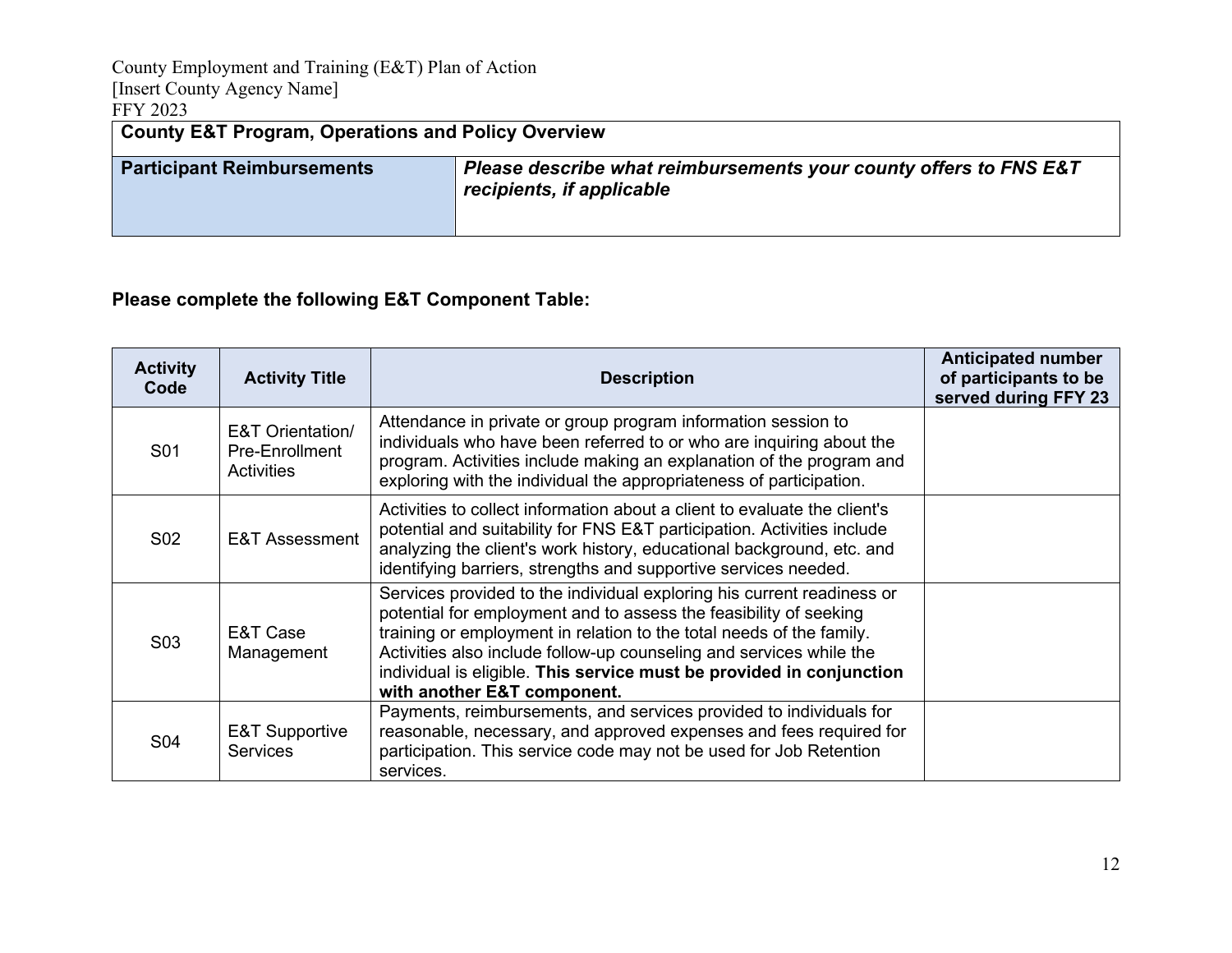[Insert County Agency Name]

FFY 2023

| <b>S05</b>      | E&T Job Search<br>Training                                                     | Activities that strive to enhance job readiness skills by providing<br>instruction in job seeking techniques and increasing motivation and<br>self-confidence. Component may consist of job skills assessments, job<br>finding clubs, job placement services, or other direct training or<br>support activities. |  |
|-----------------|--------------------------------------------------------------------------------|------------------------------------------------------------------------------------------------------------------------------------------------------------------------------------------------------------------------------------------------------------------------------------------------------------------|--|
| S <sub>06</sub> | E&T Work<br>Experience                                                         | Work assignments with the goal of enabling participants to move to<br>regular employment. Planned, structured learning experiences in the<br>participant's chosen career path that occur in a workplace for a limited<br>period of time and may be paid or unpaid.                                               |  |
| <b>S07</b>      | E&T On-the-Job<br>Training                                                     | Activities in which the participant is hired by a public or private<br>employer, and while engaged in productive work, receives training that<br>provides the knowledge and skills necessary to perform that job.                                                                                                |  |
| <b>S08</b>      | <b>E&amp;T Basic</b><br><b>Education or</b><br><b>Basic Skills</b><br>Programs | Participation in education programs that improve basic skills and<br>employability as well as establish a direct link to job readiness.<br>Programs include, Adult Basic Education (ABE), Basic Literacy,<br>English as a Second Language (ESL), high school equivalency (GED).                                  |  |
| S <sub>09</sub> | <b>E&amp;T Education</b><br>Programs                                           | Participation in post-secondary education programs that establishes a<br>direct link to job readiness. Activities typically lead to the acquisition of<br>a 2-year degree or similar.                                                                                                                            |  |
| S <sub>10</sub> | <b>E&amp;T Vocational</b><br>Training                                          | Participation in vocational courses and programs that focus on<br>teaching a specific trade that allows the participant to move directly<br>and promptly into employment. This activity would include Human<br>Resource Development, self-enrichment, or training with a direct link<br>to job readiness.        |  |
| S <sub>11</sub> | <b>E&amp;T Certificate</b><br>Programs                                         | Participation in short-term training programs, typically offered by a<br>degree area, that help participants develop and master knowledge and<br>skills over a narrow subject area or topic.                                                                                                                     |  |
| S <sub>12</sub> | <b>E&amp;T Testing</b>                                                         | Interest and aptitude testing that evaluates the skills level or service<br>needs of an individual. Also includes testing for third party<br>credentialing or employment opportunities                                                                                                                           |  |
| S <sub>13</sub> | E&T Self<br>Employment<br>Training                                             | Activities that improve the employability of participants by providing<br>training in setting up and operating a small business or other self-<br>employment venture.                                                                                                                                            |  |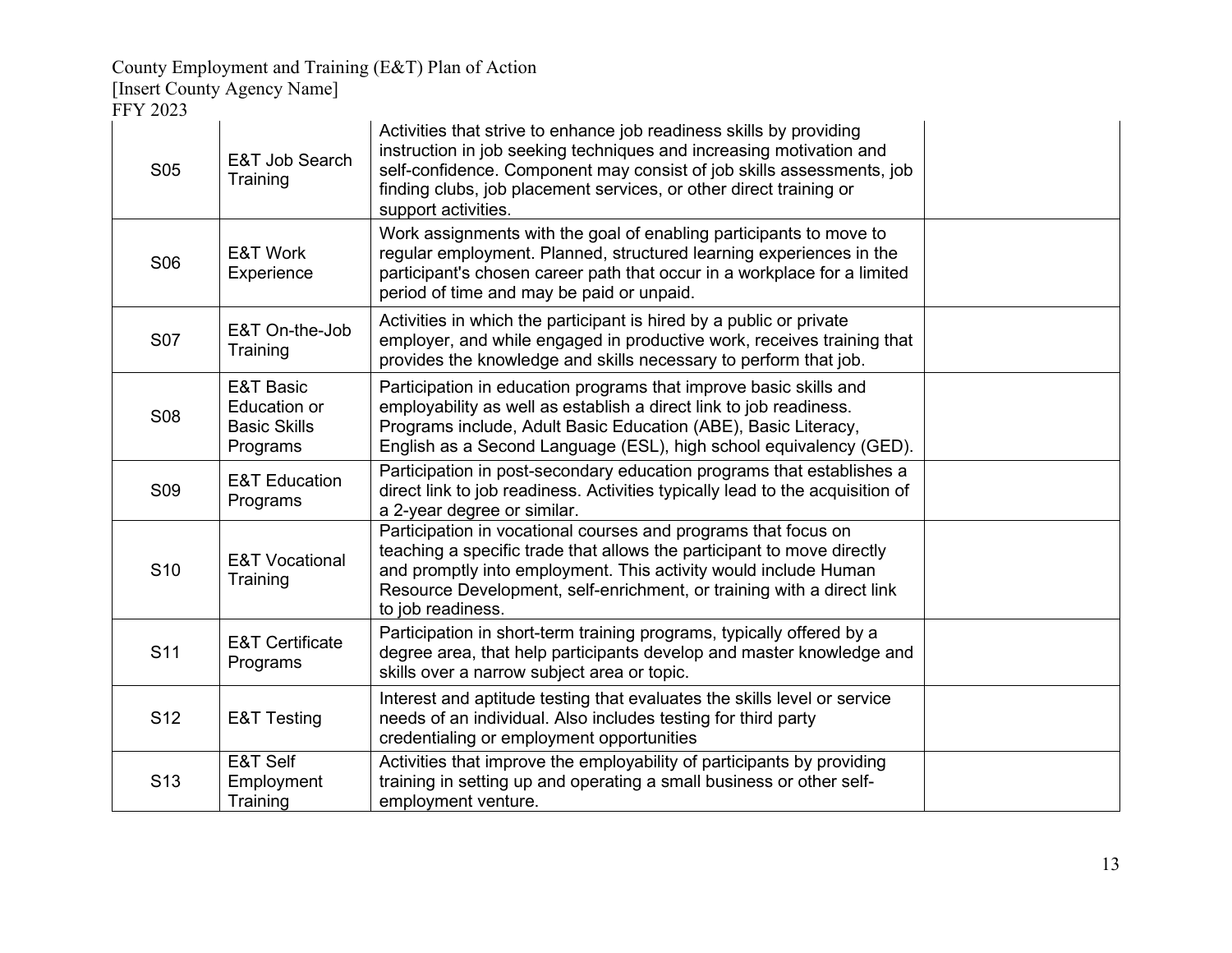[Insert County Agency Name]

FFY 2023

| S <sub>14</sub> | E&T Pre-<br>Apprenticeship                | Activities that prepare individuals to enter and succeed in an<br>Apprenticeship program. These activities promote a diverse and<br>skilled workforce and prepare participants to meet the basic<br>qualifications for entry into an apprenticeship.                                                           |  |
|-----------------|-------------------------------------------|----------------------------------------------------------------------------------------------------------------------------------------------------------------------------------------------------------------------------------------------------------------------------------------------------------------|--|
| S <sub>15</sub> | E&T<br>Apprenticeship                     | Activity that is an employer-driven and "learn-while-you-earn" program<br>that combines on-the-job training, provided by an employer that hires<br>the apprentice, with job-related instruction in curricula tied to the<br>attainment of national skills standards.                                           |  |
| S <sub>16</sub> | E&T Job<br>Retention                      | Supportive services provided for up to 90 days to participants who<br>have secured employment. This component is meant to help achieve<br>satisfactory performance, retain employment, or to increase earnings<br>over time. This component must not be used in conjunction with any<br>other service.         |  |
| S <sub>17</sub> | <b>E&amp;T Supervised</b><br>Job Search   | SJS occurs at State-approved locations and activities of participants<br>shall be directly supervised and tracked. Supervision of SJS can be<br>done remotely or in person, but by a skilled staff person and occur at<br>least monthly. There must be a direct link to increasing employment<br>opportunities |  |
| S <sub>18</sub> | E&T Work<br>Experience<br>(Work Activity) | Work assignments with the goal of enabling participants to move to<br>regular employment. Planned, structured learning experiences in the<br>participant's chosen career path that occur in a workplace for a limited<br>period of time and may be paid or unpaid.                                             |  |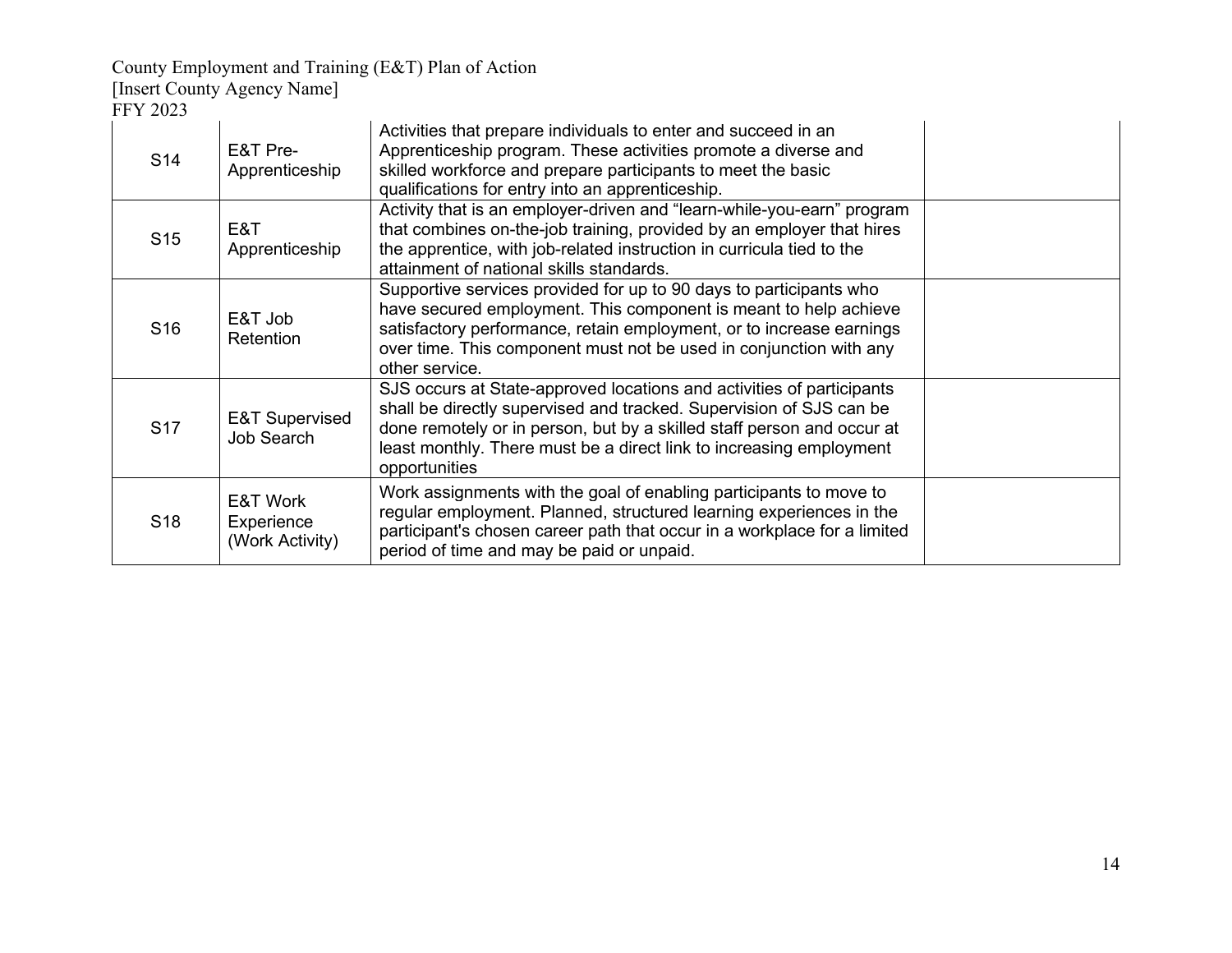### **SECTION E. Partnerships**

List each partner providing FNS E&T services. This list should include county agencies as well as third party providers. Indicate whether the partnership is secured by memorandum.

| <b>Name of Partner/Contract</b> | <b>Contract Type</b> | <b>Cost</b> | <b>Services</b><br>provided |
|---------------------------------|----------------------|-------------|-----------------------------|
|                                 |                      |             |                             |
|                                 |                      |             |                             |
| Insert more rows as needed      |                      |             |                             |

#### **Local Workforce Development Board**

List all Local Workforce Development Board relationships and indicate whether the partnership is secured by memorandum.

| Name of Local Workforce Development Board | <b>MOU Yes/No</b> |
|-------------------------------------------|-------------------|
|                                           |                   |
|                                           |                   |
| Insert more rows as needed                |                   |

## **SECTION F. Operating Budget**

#### **Instructions:**

Complete the operating budget table, providing line-item detail and the program total. **If there are contracts, enter the total contract amount**. Cost categories outside of contracts apply only to the County FNS E&T agency expenses. Additional detail on contracts should be provided in the Contractor Detail Addendum.

|                                 | <b>County</b> | <b>Federal</b> |              |
|---------------------------------|---------------|----------------|--------------|
|                                 | cost          | cost           | <b>Total</b> |
| <b>Direct Costs:</b>            |               |                |              |
| a) Salary/Wages                 |               |                |              |
| b) Fringe Benefits* Approved    |               |                |              |
| <b>Fringe Benefit Rate Used</b> |               |                |              |
| $\%$                            |               |                |              |
| c) Contractual Costs            |               |                |              |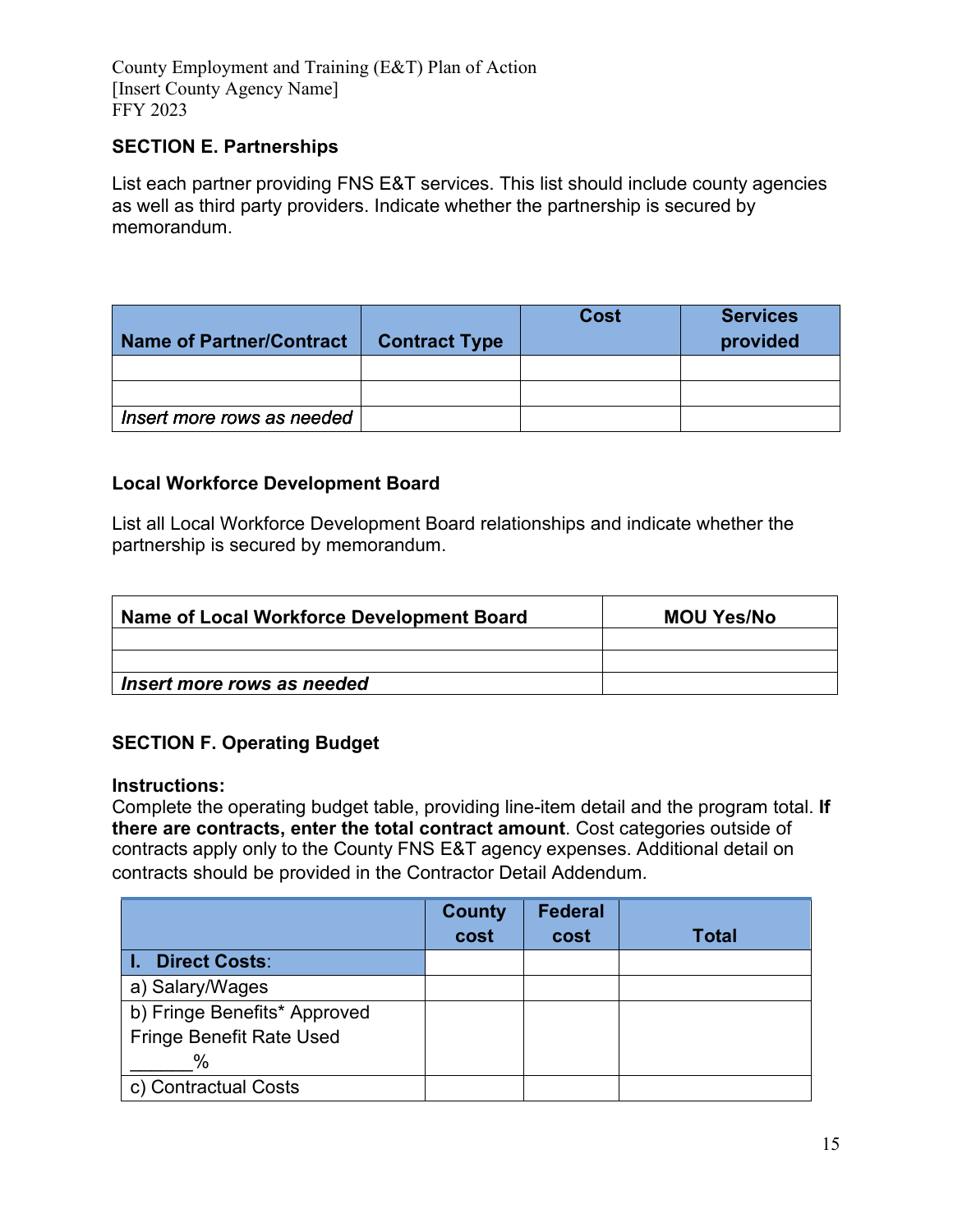| County Employment and Training (E&T) Plan of Action |  |  |  |  |
|-----------------------------------------------------|--|--|--|--|
| [Insert County Agency Name]                         |  |  |  |  |
| <b>FFY 2023</b>                                     |  |  |  |  |
| d) Non-capital Equipment and                        |  |  |  |  |
| <b>Supplies</b>                                     |  |  |  |  |
| e) Materials                                        |  |  |  |  |
| f) Travel                                           |  |  |  |  |
| g) Building/Space                                   |  |  |  |  |
| h) Equipment & Other Capital                        |  |  |  |  |
| <b>Expenditures</b>                                 |  |  |  |  |
| <b>Total Direct Costs</b>                           |  |  |  |  |
| <b>II. Indirect Costs:</b>                          |  |  |  |  |
| Indirect Costs*Approved Indirect                    |  |  |  |  |
| Cost Rate Used: %                                   |  |  |  |  |
| <b>Total Indirect Costs</b>                         |  |  |  |  |
| III. In-kind Contribution                           |  |  |  |  |
| County in-kind contribution                         |  |  |  |  |
| <b>IV. Participant Reimbursement</b>                |  |  |  |  |
| (County plus Federal):                              |  |  |  |  |
| a) Dependent Care                                   |  |  |  |  |
| b) Transportation & Other Costs                     |  |  |  |  |
| c) County Agency Cost for                           |  |  |  |  |
| <b>Dependent Care Services</b>                      |  |  |  |  |
| <b>V. Total Costs</b>                               |  |  |  |  |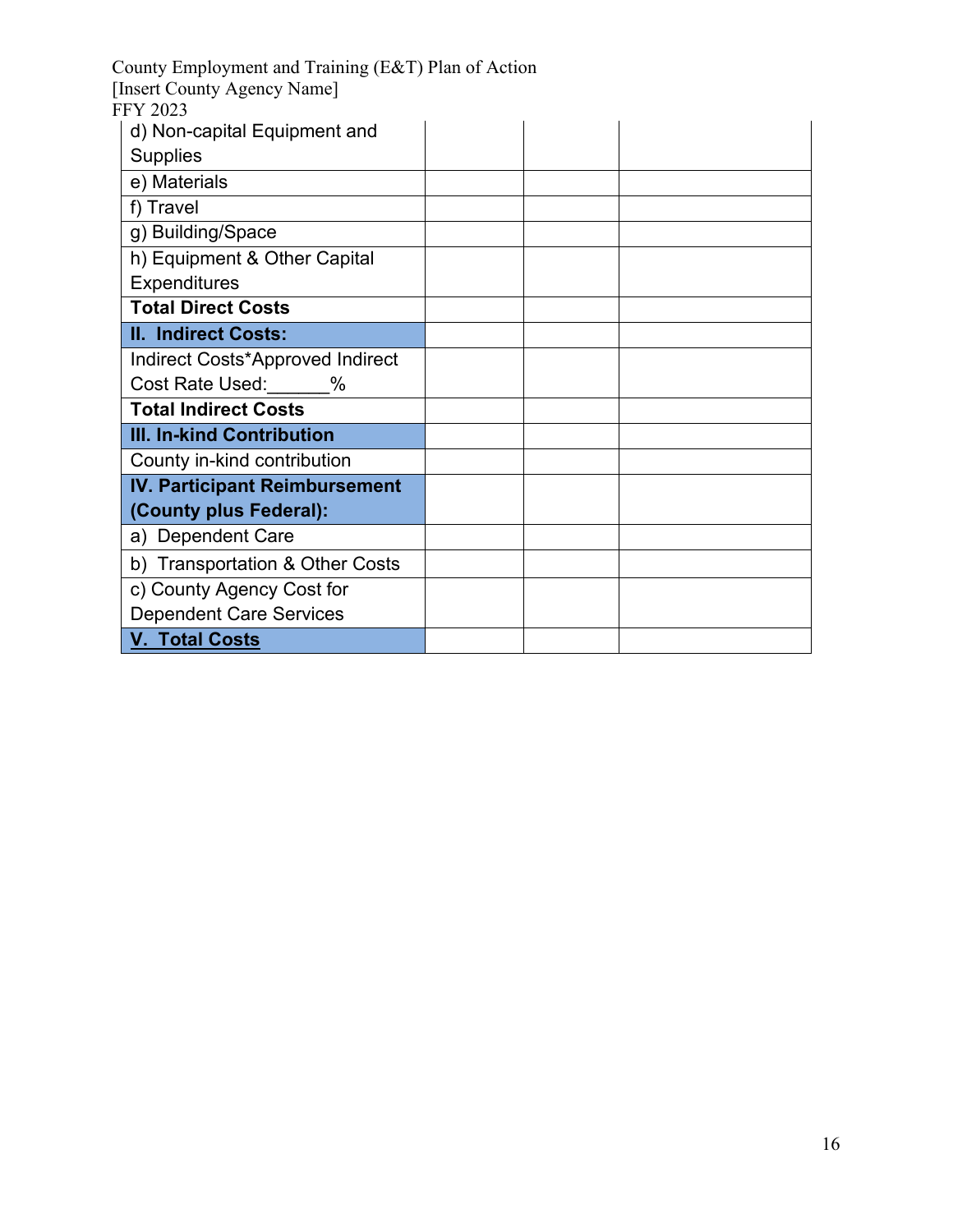# **Budget Narrative and Justification**

Provide a budget narrative that explains and justifies each cost and clearly explains how the amount for each line item in operating budget was determined.

### **I. Direct Costs: Explain all direct costs to the program**

- **a) Salary/Wages**
- **b) Fringe Benefits**
- **c) Contractual Costs**
- **d) Non-capital Equipment and Supplies**
- **e) Materials**
- **f) Travel & Staff Training**
- **g) Building/Space**
- **h) Equipment & Other Capital Expenditures**
- **II. Indirect Costs:**
- **III. In-kind Contribution**
- **IV. Participant Reimbursement (County plus 50 percent Federal match):**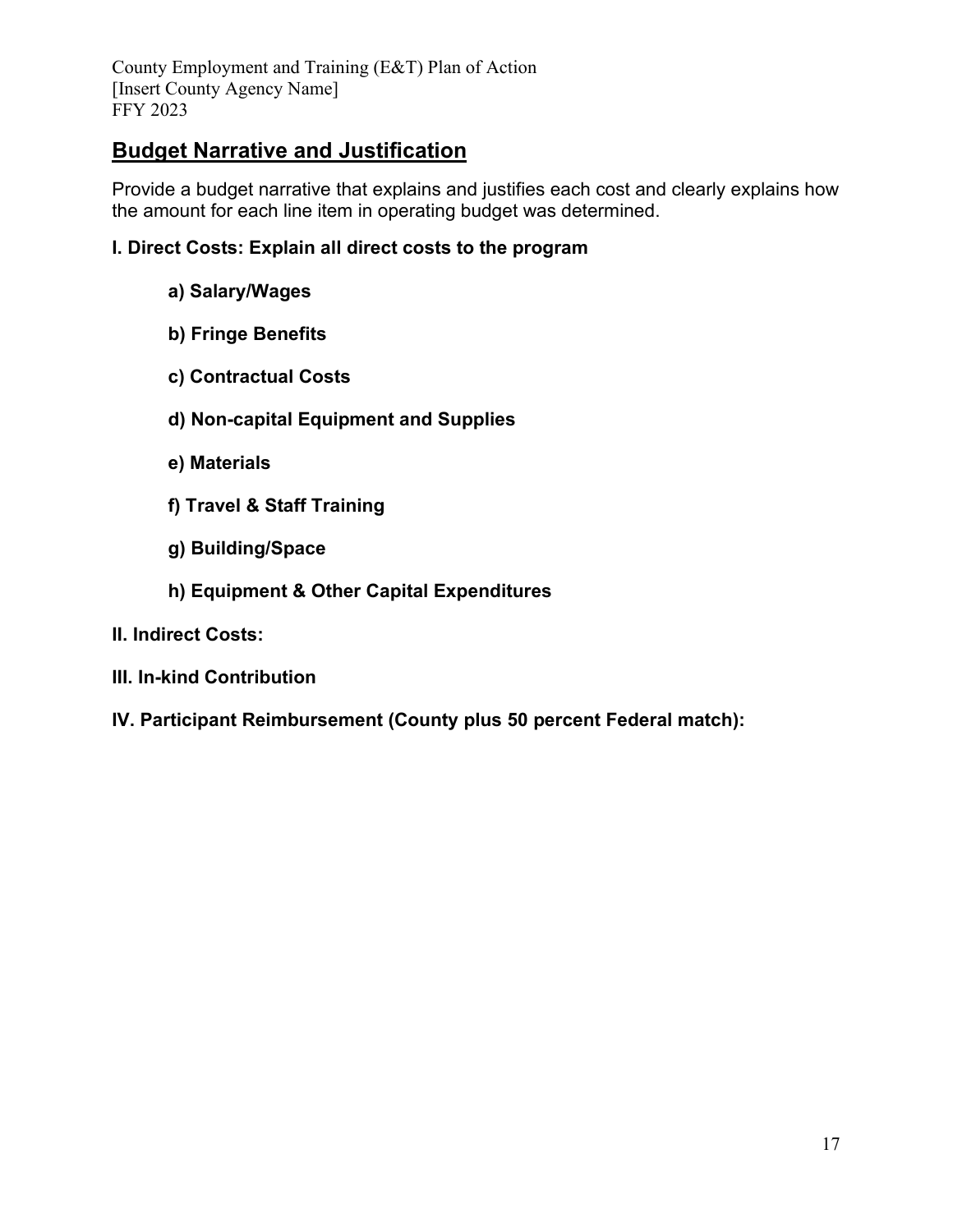### **Summary of Federal Fiscal Year Costs**

| <b>Funding Category</b>                                                                | <b>Upcoming FY Budget</b> |
|----------------------------------------------------------------------------------------|---------------------------|
| <b>E&amp;T Administrative Expenditures</b><br>1.                                       |                           |
| a. 50% Federal                                                                         |                           |
| b. 50% County                                                                          |                           |
| <b>Participant Expenses:</b><br>2.                                                     |                           |
| a. Transportation/Other                                                                |                           |
| 50% Federal                                                                            |                           |
| 50% County                                                                             |                           |
| b. Dependent Care                                                                      |                           |
| 50% Federal                                                                            |                           |
| 50% County                                                                             |                           |
| 3.<br>Total E&T Program Costs (=1a+1b+2a+2b)                                           |                           |
| Total Planned Federal FY Costs (Must agree with Part I-Table 5: Operating Budget<br>4. |                           |